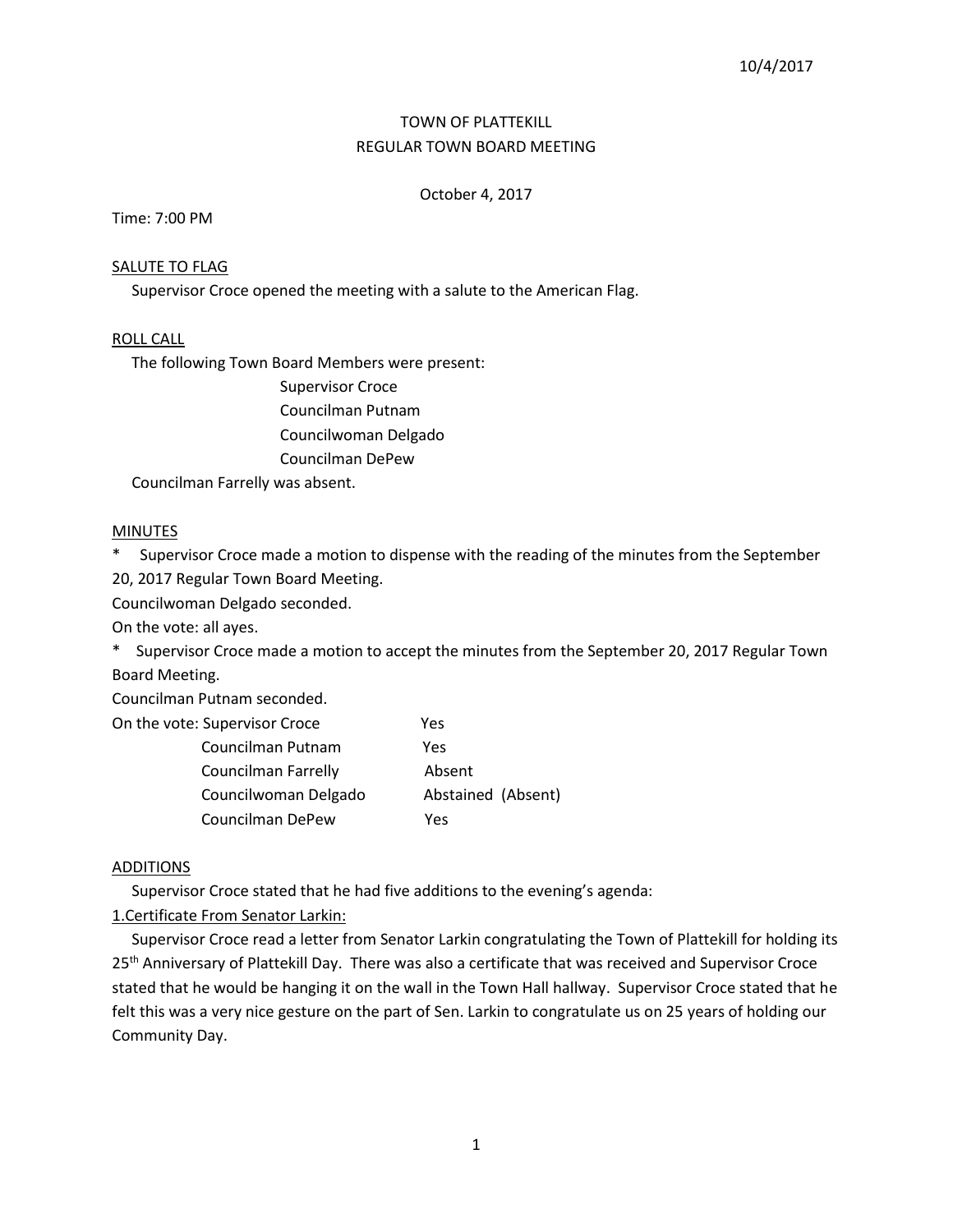## 2.Budget Amendment Resolution #15:

 Supervisor Croce explained that the Town Board had agreed to remove the Town Hall oil tank that was in the ground and set up a new, above ground tank. During the removal of the tank, it was decided that some remediation would be needed and a pipe to catch ground water was installed. This ground water has to be analyzed and the Town will have to pay for two groundwater tests. He stated that this will be an additional expense to the original project and he would like to approve a budget amendment to pay for the additional costs.

\* Supervisor Croce made a motion to adopt the following Resolution:

## Town of Plattekill

## 2017 Budget Amendment Resolution #15

 **WHEREAS,** The Town Board of the Town of Plattekill has approved the payment to Vaz-Co Reclaiming Service, and

 **WHEREAS,** this is necessary for Environmental Remediation and Groundwater Analysis at the town hall tank removal site,

 **NOW THEREFORE BE IT RESOLVED,** by the Town Board of the Town of Plattekill, Ulster County, to amend the year 2017 General Fund Budget line item A1990.400 Contingent by an increase in the amount of \$21,873.75, and

**BE IT FURTHER RESOLVED,** That funding shall be supported by a transfer of \$21,873.75 from the General Unassigned Fund Balance.

(A copy of the complete resolution is attached to these minutes.)

Councilman DePew seconded.

| On the Vote:               | Yes | No | Abstained | Absent |
|----------------------------|-----|----|-----------|--------|
| <b>Supervisor Croce</b>    | x   |    |           |        |
| Councilman Putnam          | x   |    |           |        |
| <b>Councilman Farrelly</b> |     |    |           | х      |
| Councilwoman Delgado       | х   |    |           |        |
| Councilman DePew           |     |    |           |        |

## 3.Highway Transfer Request:

 Supervisor Croce read a memo from the Highway Superintendent asking the Town Board to transfer \$4,500.00 from the Bridges Contractual Budget Line to the Machinery Contractual Budget Line to cover unforeseen expenses until the end of the year.

Supervisor Croce made a motion to transfer \$4,500.00 from Highway Budget Line DA5120.4 Bridges Contractual to the Highway Budget Line DA5130.4 Machinery Contractual to pay for unforeseen expenses until the year ends. (A copy of the complete transfer is attached to these minutes.) Councilwoman Delgado seconded.

On the vote: all ayes.

## 4.Highway Ice Control Sand Bids:

 Supervisor Croce stated that the Highway Superintendent had spoken to him about going out to bid for Ice Control Sand for the winter season. He stated that the Town Clerk usually takes care of putting this bid together and publishing it.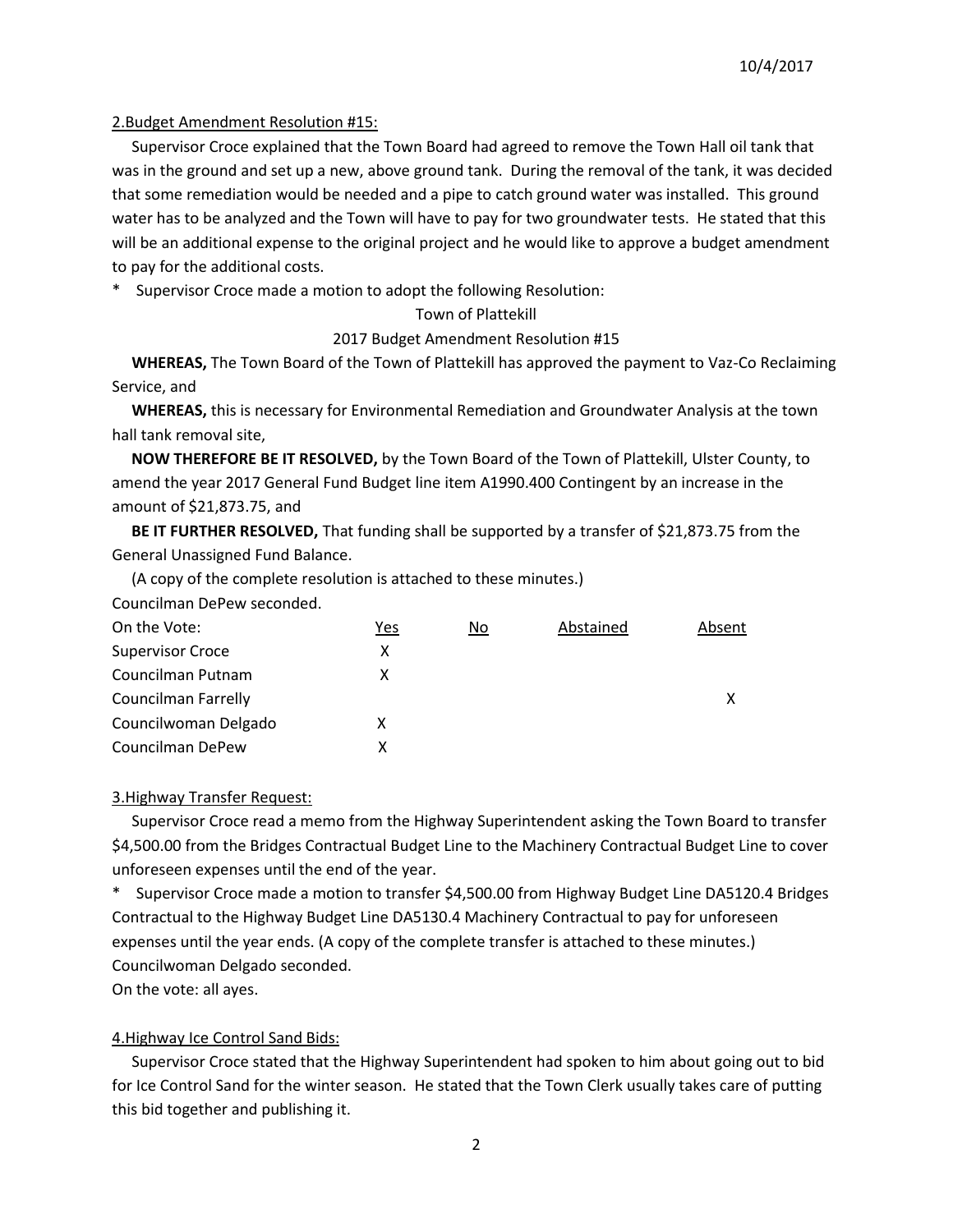The Town Clerk asked when the Town Board would like to have the bids opened and it was decided that she should contact Mr. Wager to make sure that Nov. 10, 2017 at 10:00 AM was acceptable.

 The Town Clerk stated that she would finalize the dates with Mr. Wager, put the legal notice in the newspaper for two weeks and send bid packages to those companies who submitted a bid last year.

#### 5.Winter Hours For Highway Dept.:

 Supervisor Croce read a memo from the Highway Superintendent stating that the Highway Department would be going to its Winter Hours on November 6, 2017 which would be Monday through Friday from 6:30 AM to 3:00 PM.

#### PUBLIC INPUT

 Mrs. Pearl Morse stated that Veteran's Day is on a Saturday this year and she does not want to interfere with the ceremony that is done at Aloha Acres, so she would suggest that the Town ceremony be held later that afternoon or even the following day.

 Supervisor Croce stated that he thought it would be a good idea to do the Town ceremony later in the day, maybe around, or after, 2:00 PM.

 Mrs. Morse stated that later in the afternoon would be fine and they could finalize the exact time when they finalize other details of the ceremony. She stated that she was also counting on the Supervisor as the "Master of Ceremonies".

 Supervisor Croce stated that he also felt the Town should not interfere with what is always done at Aloha Home Acres. He stated that he thought her idea was good and he would make sure he would be there to lead the ceremony.

 Mrs. Gladys Figueroa stated that she wanted to thank the Supervisor for putting up the sign for relief donations for Puerto Rico. She stated that they have received many donations so far and are looking to make a shipment by the end of next week.

 Supervisor Croce stated that he felt those people need our help and anything we can do will be greatly appreciated.

 Mr. Willie Castillo stated that there will be two bands playing at the Falcon in Marlboro on Wednesday, Oct. 18<sup>th</sup>, 2017 and they are playing for donations too.

 There was discussion about finding a way to get the donations delivered to Puerto Rico and Supervisor Croce stated that he had called the Office of Emergency Management in Ulster County and they were not aware of any County programs to take the donations for shipping. He stated that he did speak with a Town Clerk in Orange County who had some suggestions. He will speak more about this when we get to this item on the agenda.

 Mr. Mark Reynolds, a local reporter, asked if there was any new information on the sale of the building to the Library?

 Supervisor Croce stated that he did not have anything new. He stated that he was at the meeting last week, but he has not heard anything on the sale of the building. He stated that the Town has suggested a price and the ball is in their court at this time.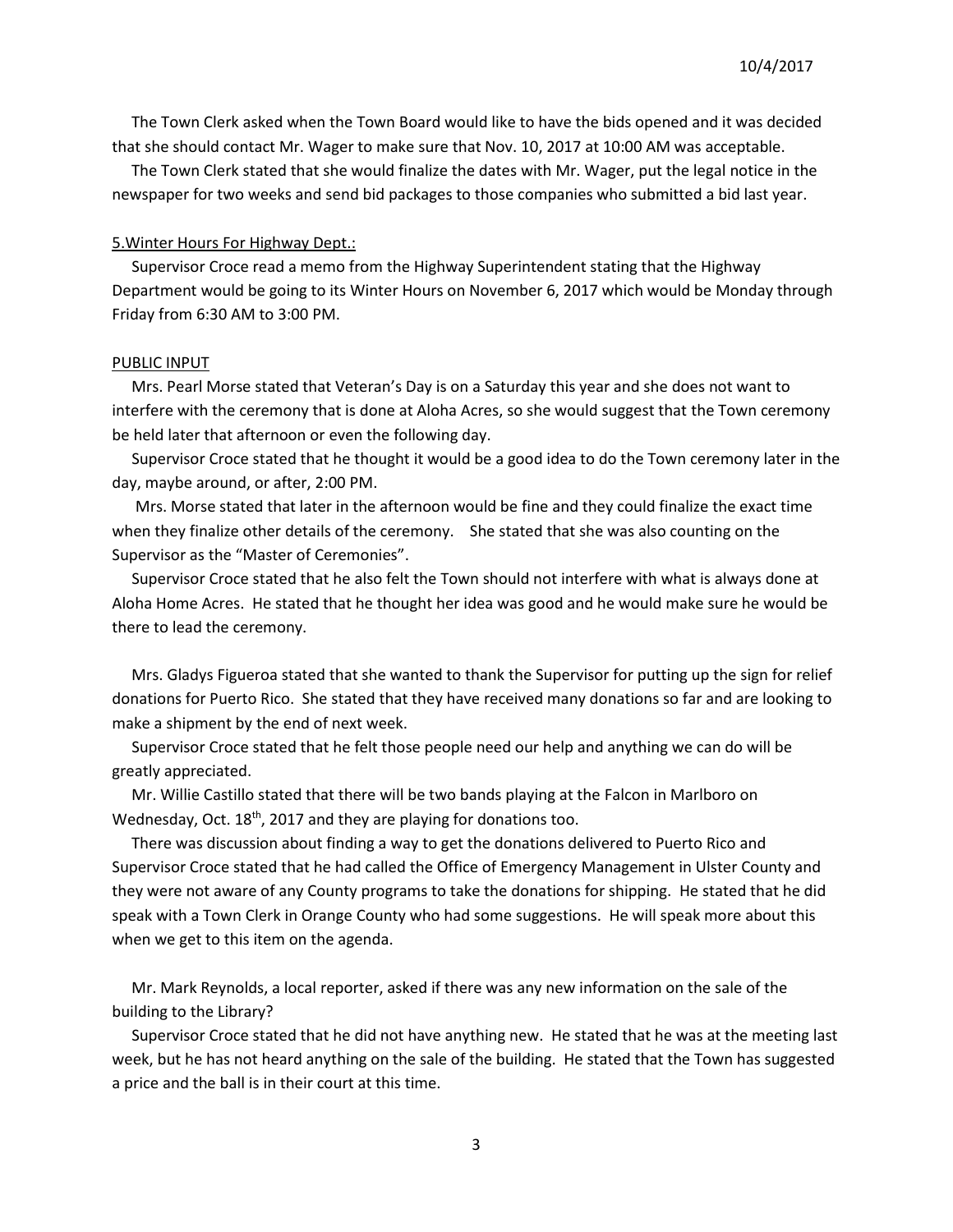Councilwoman Delgado stated that she knew they were having some engineering studies done on the building and this can take some time.

There were no further comments or questions from the public.

\* Supervisor Croce made a motion to close the Public Input Section of the meeting at 8:18 PM. Councilman DePew seconded.

On the vote: all ayes.

### SECTTION 1 – EAGLE SCOUT PROJECT – SIGN AT TOWN PARK

 Supervisor Croce stated that the Eagle Scout Project to install a large sign at the Town Park has been completed. He stated that he was very pleased with how it looks and it is just what we needed.

Councilwoman Delgado stated yes, she has seen it too and thought it looked great.

 Supervisor Croce stated that the Highway Superintendent was a little concerned with string trimming around the metal legs as they are powder coated. He does not want them to get compromised so he is suggesting that we might put some mulch around them so the grass will not grow up around them.

 The Town Board agreed that mulch may be the best idea to keep the grass away from the legs. They also discussed putting in some flowers or bushes that may help keep the grass from growing up around the legs.

The Town Board felt that the Highway Superintendent would be the one to make this decision.

#### SECTION 2 – TENTATIVE BUDGET FOR 2018

 Supervisor Croce stated that the Town Clerk has given each Town Board Member a certified copy of the Tentative Budget for 2018. He stated that as it stands right now, the Town Budget is at a .02% increase and the Highway Budget is at a .1% increase. He stated that the Town Board will be meeting with all the Department Heads to see if there is any room to cut back on expenses. We will work on keeping the budget as low as possible. He noted that there has been no tax increase in the Town Budget in the past five years that he has been overseeing the budget process.

### SECTION 3 – TOWN RELIEF EFFORT FOR PUERTO RICO

 Supervisor Croce stated that the Plattekill Latino Heritage Association has joined forces with Our Lady of Fatima Church to collect items to ship to Puerto Rico to help victims of the hurricane. He stated that there is a poster on the front door of the Town Hall listing items that are needed and stating that these items can be dropped off at the Church Hall.

 Supervisor Croce stated that he was considering having people donate items and that these items could be dropped off at the Highway Dept. He stated that he contacted the Highway Superintendent and he is in agreement to store the items in the Highway Garage. He stated that the Town has pallets/gaylords at the Transfer Station and large sheets of plastic to wrap the pallets for shipping that we can use. He stated that they are saying they do not need clothing.

 Mrs. Figueroa stated that we can take donations to the Armory in Newburgh, but they have to be there by Oct. 12<sup>th</sup> to be shipped out on the 13<sup>th</sup>.

 Councilwoman Delgado stated that she knew someone who is in the Air Force and there are a couple of planes leaving Stewart every few days.